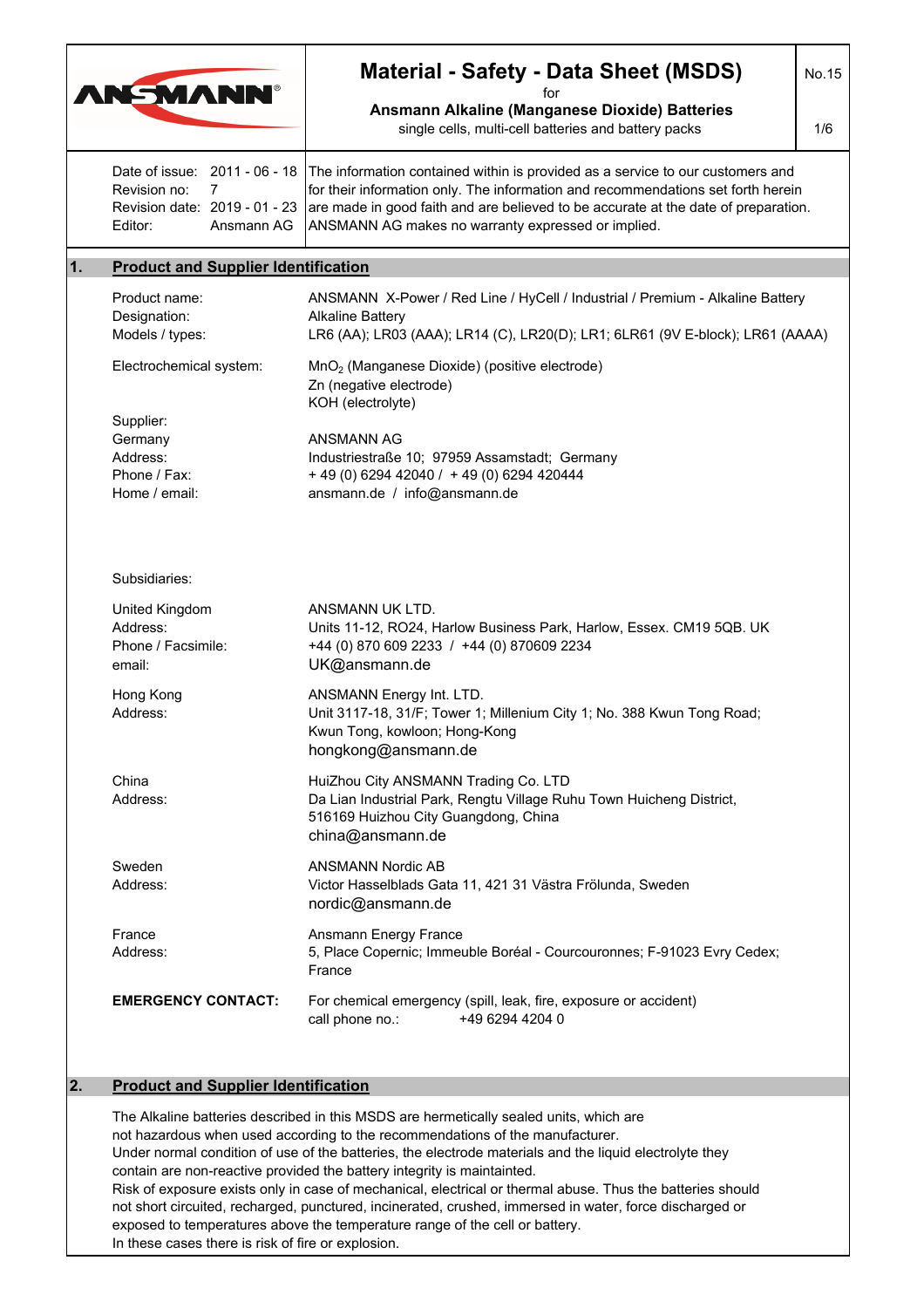

# **Material - Safety - Data Sheet (MSDS)** for

No.15

**Ansmann Alkaline (Manganese Dioxide) Batteries**

single cells, multi-cell batteries and battery packs

2/6

### **3. Composition and Informations on Ingredients**

IMPORTANT NOTE: The product is a manufactured article as described in 29 CFR 1910.1200. The battery cell is contained in a hermetically-sealed case, designed to withstand temperatures and pressures encountered during normal use. As a result, during normal use, hazardous materials are fully contained inside the battery cell. The battery cell should not be opened or exposed to heat because exposure to the following ingredients contained within could be harmful under some circumstances. The following information is provided for the user's information only.

| Ingredient                               | <b>Content</b>        | CAS No.                | <b>ACGIH (TLV)</b>                           | <b>R</b> Phrases | <b>Classification</b> |
|------------------------------------------|-----------------------|------------------------|----------------------------------------------|------------------|-----------------------|
| Manganese Dioxide<br>(MnO <sub>2</sub> ) | $30 - 50%$            | 1313-13-9              | $0.2$ mg/m $3$                               | 20/22            | Xn                    |
| Graphite (C)                             | $2 - 6%$              | 7782-42-5              | 2mg/m <sup>3</sup>                           |                  |                       |
| Zinc(Zn)<br>Zinc Oxide (ZnO)             | $10 - 25%$<br>$< 1\%$ | 7440-66-6<br>1314-13-2 | none established<br>10mg (as ZnO dust)/ $m3$ | 50/53            | N                     |
| Potassium Hydroxide<br>(KOH)             | $2 - 16%$             | 1310-58-3              | 2mg/m <sup>3</sup>                           | 22               | Xn                    |
| <b>Brass</b>                             | $0 - 5%$              | 12597-71-6             |                                              |                  |                       |
| Stainless Steel (Fe)                     | 15 - 30%              | 7439-89-6              | none established                             |                  |                       |
| Lead (Pb)                                | $< 0.004\%$           | 7439-92-1              | $0.025$ mg/m <sup>3</sup>                    |                  |                       |
| Cadmium (Cd)                             | $< 0.0003\%$          | 7440-43-9              | $0.01$ mg/m $3$                              |                  |                       |
| Mercury (Hg)<br>see chapter no.12        | $< 0.0005\%$          | 7439-97-6              | $0.025$ mg/m <sup>3</sup>                    |                  |                       |
| Paper, Water, Plastic                    | residue               |                        |                                              |                  |                       |

### **4. First Aid Measures**

|                                                         | Inhalation:                                 | If battery is leaking, contents may be irritating to respiratory passages.<br>Move to fresh air. If irritation persists, seek medical advice.                                            |
|---------------------------------------------------------|---------------------------------------------|------------------------------------------------------------------------------------------------------------------------------------------------------------------------------------------|
|                                                         | <b>Skin Contact:</b>                        | Wash off skin thoroughly with water. Remove contaminated clothing and<br>wash before re-use. In severe cases obtain medical attention.                                                   |
|                                                         | <b>Eye Contact:</b>                         | Irrigate thoroughly with water for at least 15 minutes. Lifting upper and lower lids,<br>until no evidence of the chemical remains. Obtain medical attention.                            |
|                                                         | Ingestion:                                  | Wash out mouth thoroughly with water. Do not induce vomiting or give food<br>or drink. Seek medical attention immediately.                                                               |
|                                                         | <b>Further treatment:</b>                   | All cases of eye contamination, persistent skin irritation and casualities who<br>have swallowed this substance or been affected by breathing its vapours should<br>be seen by a doctor. |
| 5.                                                      | <b>Fire Fighting Measures</b>               |                                                                                                                                                                                          |
|                                                         |                                             | Fire and explosion hazards: Batteries may burst and release hazardous decomposition products when<br>exposed to a fire situation.                                                        |
|                                                         | Suitable extinguishing<br>media:            | Use foam, dry powder, carbon dioxide $(CO2)$ , as appopriate                                                                                                                             |
| <b>Extinguishing media with limited</b><br>suitability: |                                             | Water is only appllicable for incipient fire.                                                                                                                                            |
|                                                         | <b>Special fire fighting</b><br>procedures: | Firefighters should wear positive pressure self-contained breathing apparatus<br>and full protective clothing. Fight fire from a distance or protected area.                             |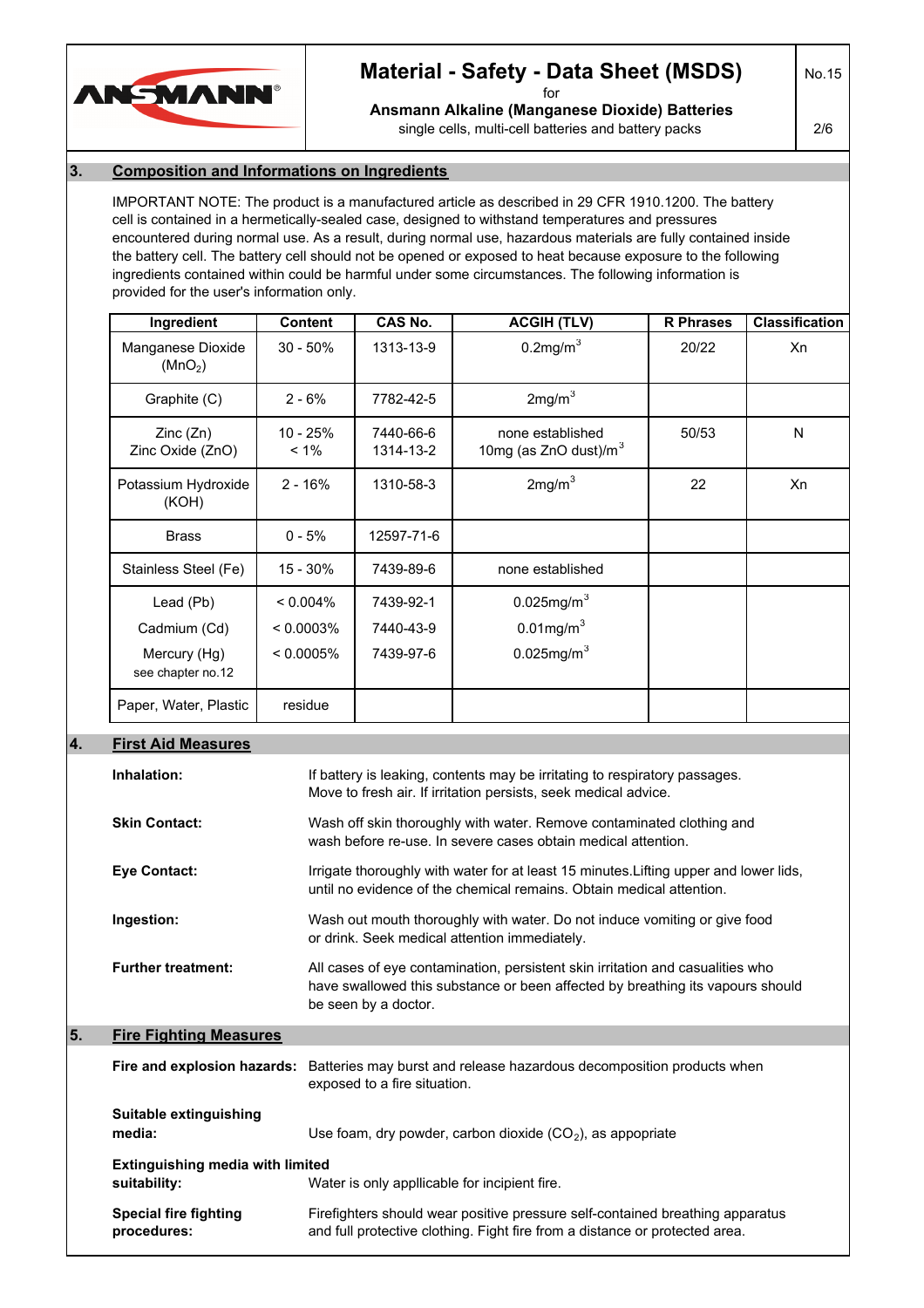|    |                                                                                                                                                                                                                                                                                                                                                                         |     | <b>Material - Safety - Data Sheet (MSDS)</b>                                                                                                                                                                                                                                                                                                                                                                                                                                                            |                                                                                                               |                | No.15 |  |
|----|-------------------------------------------------------------------------------------------------------------------------------------------------------------------------------------------------------------------------------------------------------------------------------------------------------------------------------------------------------------------------|-----|---------------------------------------------------------------------------------------------------------------------------------------------------------------------------------------------------------------------------------------------------------------------------------------------------------------------------------------------------------------------------------------------------------------------------------------------------------------------------------------------------------|---------------------------------------------------------------------------------------------------------------|----------------|-------|--|
|    | <b>AN-MANN®</b>                                                                                                                                                                                                                                                                                                                                                         |     |                                                                                                                                                                                                                                                                                                                                                                                                                                                                                                         | tor<br>Ansmann Alkaline (Manganese Dioxide) Batteries<br>single cells, multi-cell batteries and battery packs |                | 3/6   |  |
|    | <b>Hazardous combustion</b><br>products:                                                                                                                                                                                                                                                                                                                                |     | Thermal degradation may produce hazardous fumes of zinc and manganese,<br>hydrogen gas, caustic vapors of potassium hydroxide and other toxic by-products.                                                                                                                                                                                                                                                                                                                                              |                                                                                                               |                |       |  |
| 6. | <b>Accidental Release Measures</b>                                                                                                                                                                                                                                                                                                                                      |     |                                                                                                                                                                                                                                                                                                                                                                                                                                                                                                         |                                                                                                               |                |       |  |
|    | Notify safety personnel of large spills. Caustic potassium hydroxide may be released from leaking or<br>ruptured batteries. Clean-up personnel should wear appropriate protective clothing to avoid eye and skin<br>contact and inhalation of vapors or fumes. Increase ventilation. Carefully collect batteries and place in an<br>appropriate container for disposal. |     |                                                                                                                                                                                                                                                                                                                                                                                                                                                                                                         |                                                                                                               |                |       |  |
| 7. | <b>Precautions for safe Handling and Use</b>                                                                                                                                                                                                                                                                                                                            |     |                                                                                                                                                                                                                                                                                                                                                                                                                                                                                                         |                                                                                                               |                |       |  |
|    | Storage:                                                                                                                                                                                                                                                                                                                                                                |     | Store batteries in a dry place at normal room temperature.<br>Do not refrigerate - this will not make them last longer.<br>Elevated temperatures can result in shortened battery life. Temperautes above<br>100°C may result in battery leakage and rupture.                                                                                                                                                                                                                                            |                                                                                                               |                |       |  |
|    | <b>Mechanical</b>                                                                                                                                                                                                                                                                                                                                                       |     |                                                                                                                                                                                                                                                                                                                                                                                                                                                                                                         |                                                                                                               |                |       |  |
|    | Containment:                                                                                                                                                                                                                                                                                                                                                            |     | If potting or sealing the battery in an airtight or watertight container is required,<br>consult Ansmann AG representative for precautionary suggestions. Do not<br>obstruct safety release vents on batteries. Encapsulation of batteries will not<br>allow cell venting and can cause high pressure rupture.                                                                                                                                                                                          |                                                                                                               |                |       |  |
|    | Handling:                                                                                                                                                                                                                                                                                                                                                               |     | Avoid mechanical or electrical abuse. DO NOT short circuit or install incorrectly.<br>Batteries may explode, pyrolize or vent if disassembled, crushed, recharged<br>or exposed to high temperatures. Install batteries in accordance with equipment<br>instructions. Do not mix battery systems, such as alkaline and zinc carbon, in<br>the same equipment. Replace all batteries in equipment at the same time.<br>Do not carry batteries loose in a pocket or bag. Do not remove the battery label. |                                                                                                               |                |       |  |
|    | Charging:                                                                                                                                                                                                                                                                                                                                                               |     | Do not charge this batteries! This battery type is manufactured in a<br>ready-to-use-state. It is not designed for recharging.                                                                                                                                                                                                                                                                                                                                                                          |                                                                                                               |                |       |  |
|    |                                                                                                                                                                                                                                                                                                                                                                         |     | Recharging can cause battery leakage, or in some cases, can cause the safety release vent to open.<br>Inadvertent charging can occur if a battery is installed backwards.                                                                                                                                                                                                                                                                                                                               |                                                                                                               |                |       |  |
|    | Disposal:                                                                                                                                                                                                                                                                                                                                                               |     | Dispose in accordance with all applicable federal, state and local regulations.                                                                                                                                                                                                                                                                                                                                                                                                                         |                                                                                                               |                |       |  |
| 8. | <b>Special Protection Information</b>                                                                                                                                                                                                                                                                                                                                   |     |                                                                                                                                                                                                                                                                                                                                                                                                                                                                                                         |                                                                                                               |                |       |  |
|    | <b>Ventilation Requirements:</b><br><b>Respiratory Protection:</b>                                                                                                                                                                                                                                                                                                      |     | Not necessary under normal conditions. Room ventilation may be required in<br>areas where there are open or leaking batteries.                                                                                                                                                                                                                                                                                                                                                                          |                                                                                                               |                |       |  |
|    |                                                                                                                                                                                                                                                                                                                                                                         |     | Not necessary under normal conditions. Avoid exposure to electrolyte fumes from<br>open or leaking battery. In all fire situations, use self-contained breathing<br>apparatus                                                                                                                                                                                                                                                                                                                           |                                                                                                               |                |       |  |
|    | <b>Eye Protection:</b>                                                                                                                                                                                                                                                                                                                                                  |     | Not necessary under normal conditions. Wear safety glasses with side shields<br>if handling an open or leaking battery.                                                                                                                                                                                                                                                                                                                                                                                 |                                                                                                               |                |       |  |
|    | <b>Hand Protection:</b>                                                                                                                                                                                                                                                                                                                                                 |     | Not necessary under normal conditions. Use neoprene or natural rubber gloves<br>if handling an open or leaking battery                                                                                                                                                                                                                                                                                                                                                                                  |                                                                                                               |                |       |  |
| 9. | <b>Physical and Chemical Properties</b>                                                                                                                                                                                                                                                                                                                                 |     |                                                                                                                                                                                                                                                                                                                                                                                                                                                                                                         |                                                                                                               |                |       |  |
|    | Appearance:                                                                                                                                                                                                                                                                                                                                                             |     | small round cylinders                                                                                                                                                                                                                                                                                                                                                                                                                                                                                   | Odour:                                                                                                        | n/a            |       |  |
|    | Vapour Density:                                                                                                                                                                                                                                                                                                                                                         | n/a |                                                                                                                                                                                                                                                                                                                                                                                                                                                                                                         | Vapour Pressure:                                                                                              | n/a            |       |  |
|    | <b>Boiling Point:</b>                                                                                                                                                                                                                                                                                                                                                   | n/a |                                                                                                                                                                                                                                                                                                                                                                                                                                                                                                         | <b>VOC Content:</b>                                                                                           | n/a            |       |  |
|    | <b>Evaporation Rate:</b>                                                                                                                                                                                                                                                                                                                                                | n/a |                                                                                                                                                                                                                                                                                                                                                                                                                                                                                                         | Solubility in Water:                                                                                          | n/a            |       |  |
|    | Specific Gravity:<br>not determined                                                                                                                                                                                                                                                                                                                                     |     |                                                                                                                                                                                                                                                                                                                                                                                                                                                                                                         | pH:                                                                                                           | not determined |       |  |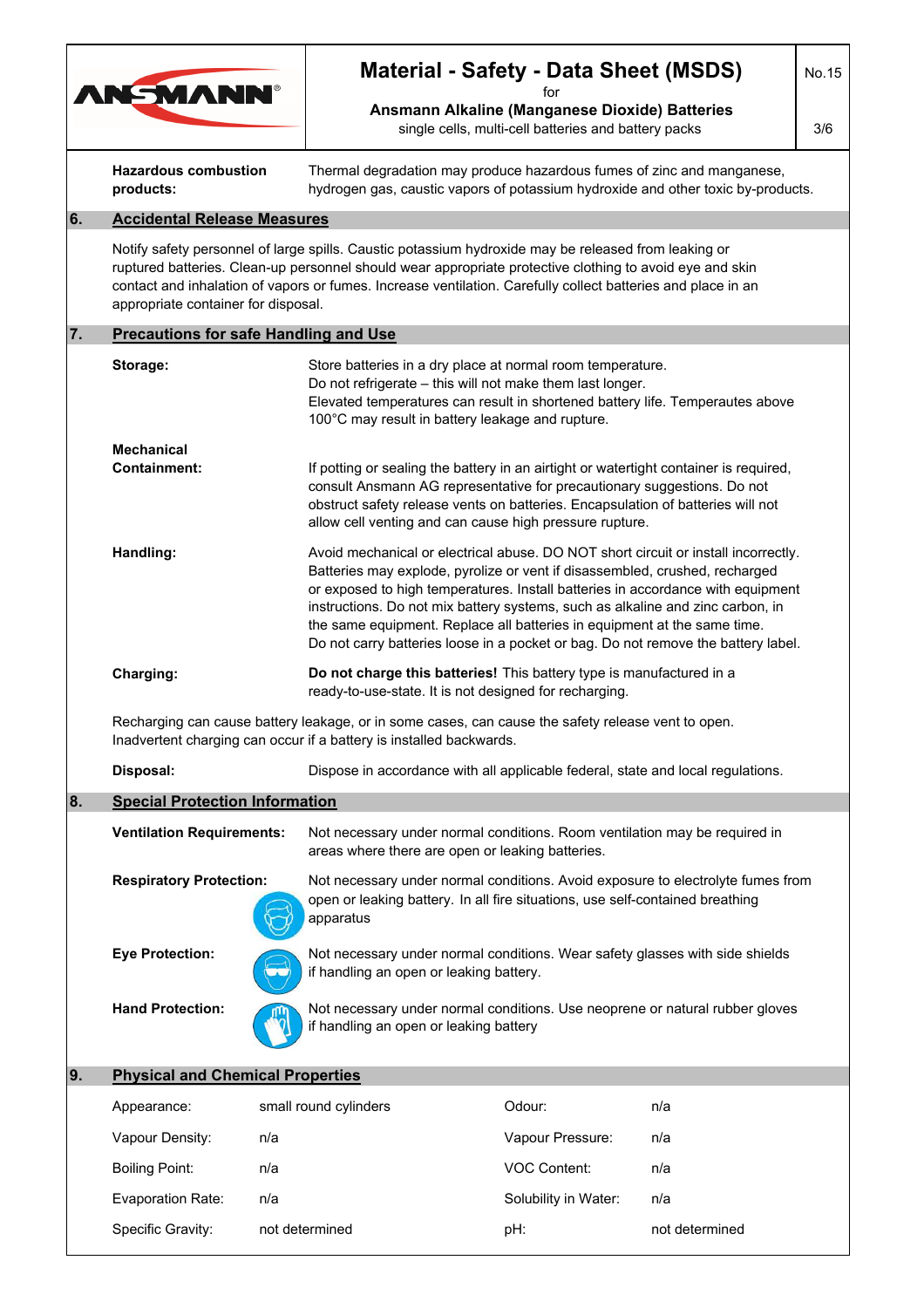

# **Material - Safety - Data Sheet (MSDS)**

for **Ansmann Alkaline (Manganese Dioxide) Batteries** single cells, multi-cell batteries and battery packs

No.15

4/6

| 10. | <b>Stability and Reactivity</b>                            |                                                                                                                                                                                                                                                                                                                                                                                                                                                                           |  |
|-----|------------------------------------------------------------|---------------------------------------------------------------------------------------------------------------------------------------------------------------------------------------------------------------------------------------------------------------------------------------------------------------------------------------------------------------------------------------------------------------------------------------------------------------------------|--|
|     | Product is stable under conditions described in Section 7. |                                                                                                                                                                                                                                                                                                                                                                                                                                                                           |  |
|     | <b>Conditions to avoid:</b>                                | Heat above 100° or incinerate. Deform. Mutilate. Crush. Pierce. Disassemble.<br>Recharge. Short circuit. Expose over a long period to humid conditions.                                                                                                                                                                                                                                                                                                                   |  |
|     | <b>Hazardous decomposition</b><br>products:                | Thermal decomposition may produce hazardous fumes of zinc and manganese;<br>caustic vapors of potassium hydroxide and other toxic by-products.                                                                                                                                                                                                                                                                                                                            |  |
|     | Hazardous polymerization:                                  | Will not occur.                                                                                                                                                                                                                                                                                                                                                                                                                                                           |  |
| 11. | <b>Toxicological Information</b>                           |                                                                                                                                                                                                                                                                                                                                                                                                                                                                           |  |
|     | <b>Potential Health Effects:</b>                           | The chemicals and metals in this product are contained in a sealed can.<br>Exposure to the contents will not occur unless the battery leaks, is exposed to<br>high temperatures or is mechanically, physically, or electrically abused.<br>Damaged battery will release concentrated potassium hydroxide, which is<br>caustic. Anticipated potential leakage of potassium hydroxide is up to 20 ml,<br>depending on battery size. A similar amount of zinc may also leak. |  |
|     | Inhalation:                                                | Inhalation of vapors or fumes released due to heat or a large number of leaking<br>batteries may cause respiratory and eye irritation.                                                                                                                                                                                                                                                                                                                                    |  |
|     | Skin contact:                                              | Contact with battery contents may cause severe irritation and burns.                                                                                                                                                                                                                                                                                                                                                                                                      |  |
|     | Eye contact:                                               | Contact with battery contents may cause severe irritation and burns. Eye damage<br>is possible.                                                                                                                                                                                                                                                                                                                                                                           |  |
|     | Ingestion:                                                 | For big Alkaline batteries (e.g. D, C, AA-size) swallowing is not anticipated due to<br>battery size. Choking may occur if smaller batteries are swallowed.<br>Ingestion of battery contents (from a leaking battery) may cause mouth, throat and<br>intestinal burns and damage.                                                                                                                                                                                         |  |
|     | <b>Acute Toxicity Data:</b>                                | Manganese Dioxide: LD50 oral rat >3478 mg/kg<br>Potassium Hydroxide: LD50 oral rat 273 mg/kg                                                                                                                                                                                                                                                                                                                                                                              |  |
|     | <b>Chronic Effects:</b>                                    | The chemicals in this product are contained in a sealed can and exposure does<br>not occur during normal handling and use. No chronic effects would be expected<br>from handling a leaking battery.                                                                                                                                                                                                                                                                       |  |
|     | <b>Target Organs:</b>                                      | Skin, eyes and respiratory system.                                                                                                                                                                                                                                                                                                                                                                                                                                        |  |
|     | Carcinogenicity:                                           | None of the components of this product are listed as carcinogens by the EU<br>Directive on the classification and labeling of substances.                                                                                                                                                                                                                                                                                                                                 |  |
| 12. | <b>Ecological Information</b>                              |                                                                                                                                                                                                                                                                                                                                                                                                                                                                           |  |
|     |                                                            |                                                                                                                                                                                                                                                                                                                                                                                                                                                                           |  |

ANSMANN primary alkaline cells / batteries described in this MSDS do not contain heavy metals as defined by the European Directive 2006/66/EC Article 21; they comply with the chemical composition requirements of this directive.

Mercury has not been "intentionally introduced (as distinguished from mercury that may be incidentally present in other materials)" in the sense of the USA "Mercury-Containing and Rechargeable Battery Management Act" (May 13 1996).

The Regulation on Mercury Content Limitation for Batteries promulgated on 1997-12-31 by the China authorities including the State Administration of Light Industry and the State Environmental Protection Administration defines 'low mercury' as 'mercury content by weight in battery as less than 0.025%' , and mercury free' as 'mercury content by weight in battery as less than 0.0001%'. And therefore: Ansmann cylindrical primary alkaline cells/batteries belong to the category of mercury-free battery (mercury content lower than 0.0001%).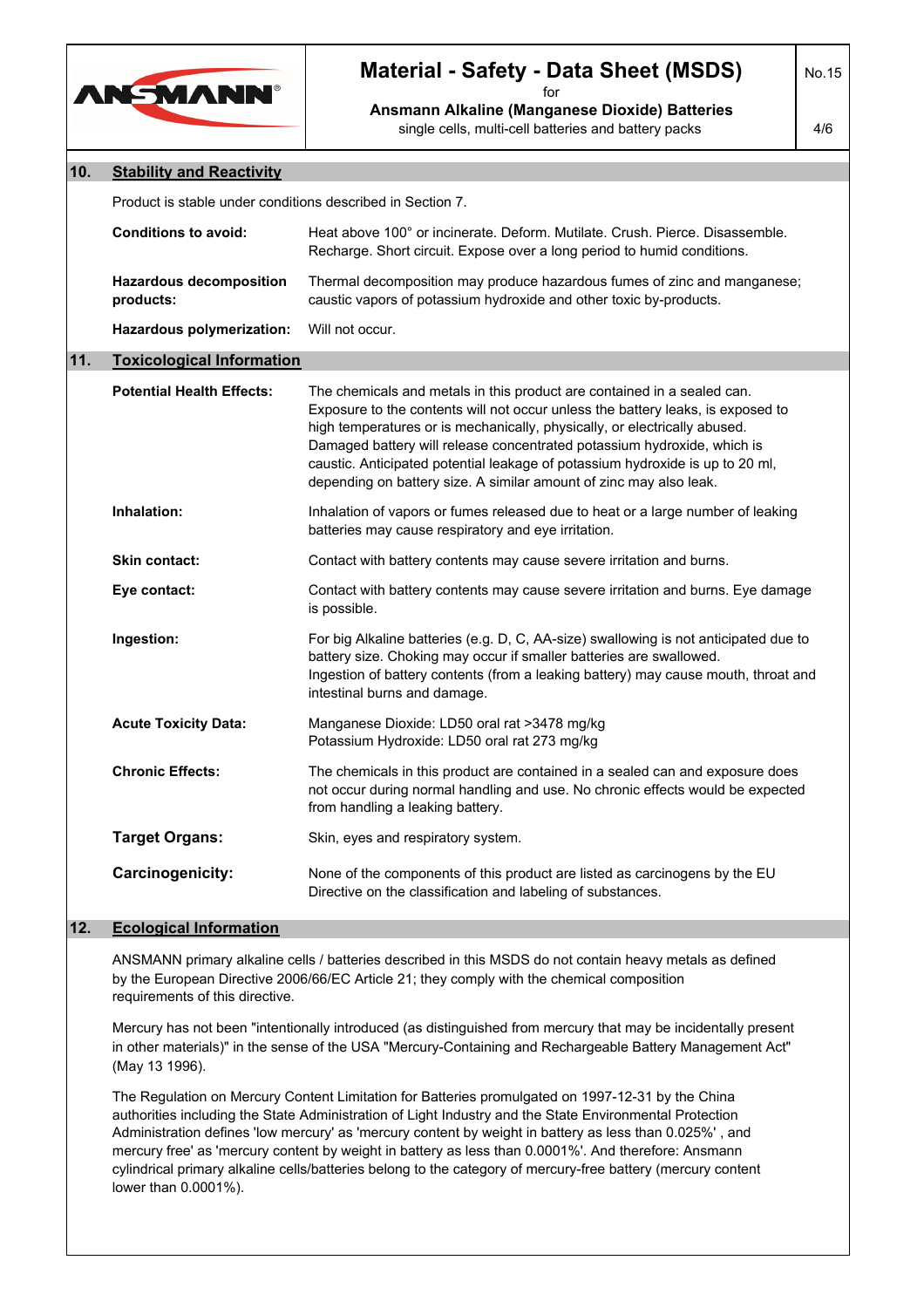

# **Material - Safety - Data Sheet (MSDS)**

for **Ansmann Alkaline (Manganese Dioxide) Batteries** single cells, multi-cell batteries and battery packs

No.15 5/6

### **13. Disposal Information**

Do not incinerate, recharge, disassemble short, or subject cells to temperatures in excess of 100°C. Such abuse can result in loss of seal, leakage, and / or cell explosion.

In order to avoid short circuit and heating, used Ansmann primary alkaline cells / batteries should never be stored or transported in bulk. Proper measures against short circuit are:

- Storage of batteries in original packaging

- Coverage of the terminals

Dispose of in accordance with appropriate national and local regulations.

USA: Primary alkaline batteries (manganese-dioxide batteries) are classified by the federal government as non-hazardous waste and are safe for disposal in the normal municipal waste stream.

In the European Union, manufacturing, handling and disposal of batteries is regulated on the basis of the DIRECTIVE 2006/66/EC OF THE EUROPEAN PARLIAMENT AND OF THE COUNCIL of 6 September 2006 on batteries and accumulators and waste batteries and accumulators and repealing Directive 91/157/EEC. Customers find detailed information on disposal in their specific countries using the web site of the European Portable Batteries Association *(http://www.epbaeurope.net/legislation\_national.html)*

Importers and users outside EU should consider the local laws and rules.

#### **14. Transport Information**

The described ANSMANN primary alkaline cells / batteries are considered to be "dry cell" batteries and are unregulated for purposes of transportation by the U.S. Department of Transportation (DOT), International Civic Aviation Administration (ICAO), International Air Transport Association (IATA), the International Maritime Organization (IMO), the "Accord Europeèn Relatif au Transport International des Merchandises Dangereuses par Route" (ADR) and the "Règlement concernant le transport international ferroviaire de marchandises Dangereuses" (RID).

IATA DGR: Special Provision A123: "Examples of such batteries are: alkali-manganese, zinc-carbon and nickel-cadmium batteries. Any electrical battery…having the potential of a dangerous evolution of heat must be prepared for transport as to prevent:

(a) a short circuit (e.g. in the case of batteries, by the effective insulation of exposed terminals…) (b) an accidential activation

The words "Not Restricted" and the Special Provision number must be included in the description of the substance on the Air Waybill as required by 8.2.6, when an Air Waybill is issued.

EU: As primary alkaline cells/batteries are not explicitly mentioned in RID/ADR, there are no special Dangerous Goods shipment requirements for these products.

USA: 49 CFR § 172.102 Special Provision 130: "For other than a dry battery specifically covered by another entry in the § 172.101. table, "Batteries, dry" are not subject to the requirements of this subchapter when they are securely packaged and offered for transportation in a manner that prevents the dangerous evolution of heat (for example, by the effective insulation of exposed terminals) and protects against short circuits".

Code of practice for packaging and shipment of primary batteries given in IEC 60086-1: The packaging shall be adequate to avoid mechanical damage during transport, handling and stacking. The materials and pack design shall be chosen so as to prevent the development of unintentional electrical conduction, corrosion of the terminals and ingress of moisture. Shock and vibration shall be kept to a minimum. For instance, boxes should not be thrown off trucks, slammed into position or piled so high as to overload battery containers below. protection from inclement weather should be provided.